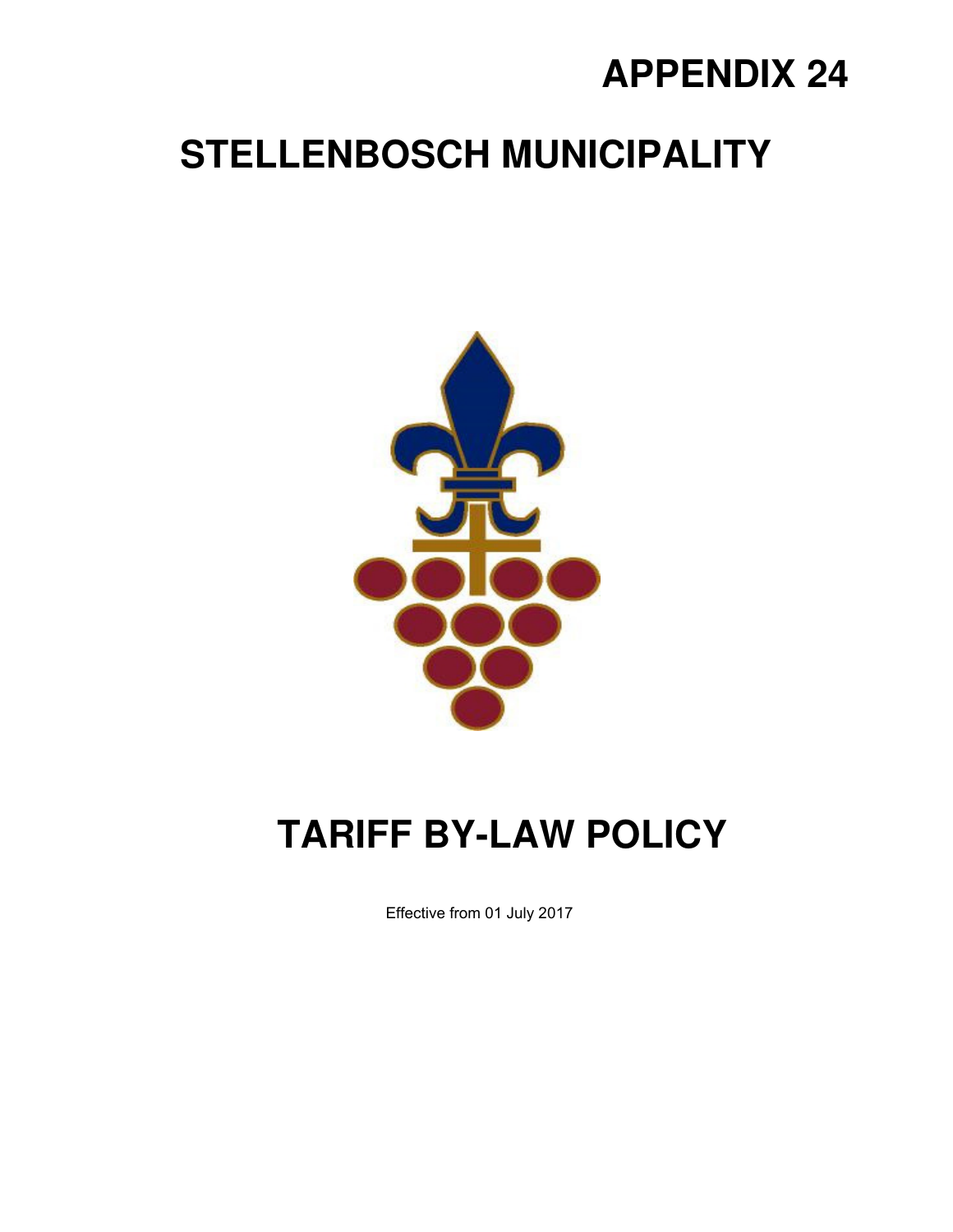

**STELLENBOSCH MUNICIPALITY TARIFF BY-LAW** 

# **TABLE OF CONTENTS**

| 1 <sub>1</sub> | <b>PREAMBLE</b>                              |   |
|----------------|----------------------------------------------|---|
| 2.             | <b>INTERPRETATION</b>                        | 2 |
| 3.             | <b>OBJECTS</b>                               | 2 |
| 4.             | ADOPTION AND IMPLEMENTATION OF TARIFF POLICY | 2 |
| 5.             | <b>CONTENTS OF TARIFF POLICY</b>             | 3 |
| 6.             | ENFORCEMENT OF TARIFF POLICY                 | 3 |
| 7 <sub>1</sub> | <b>REPEAL</b>                                | 3 |
| 8.             | <b>INTERPRETATION</b>                        | 4 |
| 9.             | SHORT TITLE and EFFECTIVE DATE               | 4 |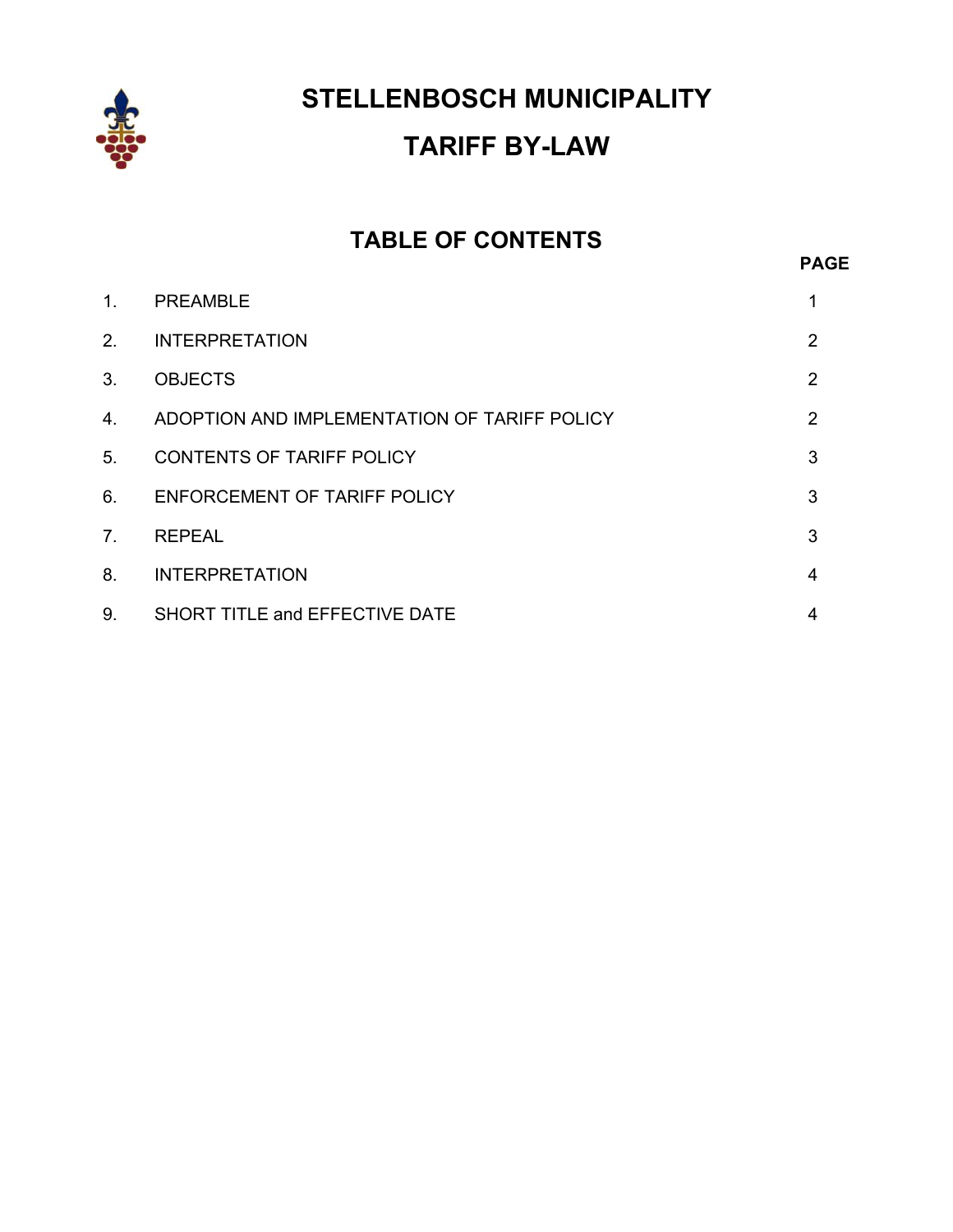#### **1. PREAMBLE**

- (1) Section 229(1) of the Constitution authorizes a municipality to impose:
	- (a) rates on property and surcharges on fees for services provided by or on behalf of the municipality; and
	- (b) if authorized by national legislation, other taxes, levies and duties.
- (2) In terms of section 75A of the Systems Act a municipality may:
	- (a) levy and recover fees, charges or tariffs in respect of any function or service of the municipality; and
	- (b) recover collection charges and interest on any outstanding amount.
- (3) In terms section 74(1) of the Systems Act, a municipal council must adopt and implement a tariff policy on the levying of fees for a municipal service provided by the municipality or by way of service delivery agreements and which complies with the provisions of the Systems Act, the Municipal Finance Management Act and any other applicable legislation.
- (4) In terms of section 75(1) of the Systems Act, a municipal council must adopt by-laws to give effect to the implementation and enforcement of its tariff policy.
- (5) In terms of section 75(2) of the Systems Act, by-laws adopted in terms of section 75(1) of the Systems Act may differentiate between different categories of users, debtors, service providers, services, service standards and geographical areas as long as such differentiation does not amount to unfair discrimination.
- (6) In furtherance of reusable energy, Council may determine tariffs pertinent to the purchase of surplus energy from consumers, subject to regulations issued and approved by the National Electricity Regulator of South Africa (NERSA).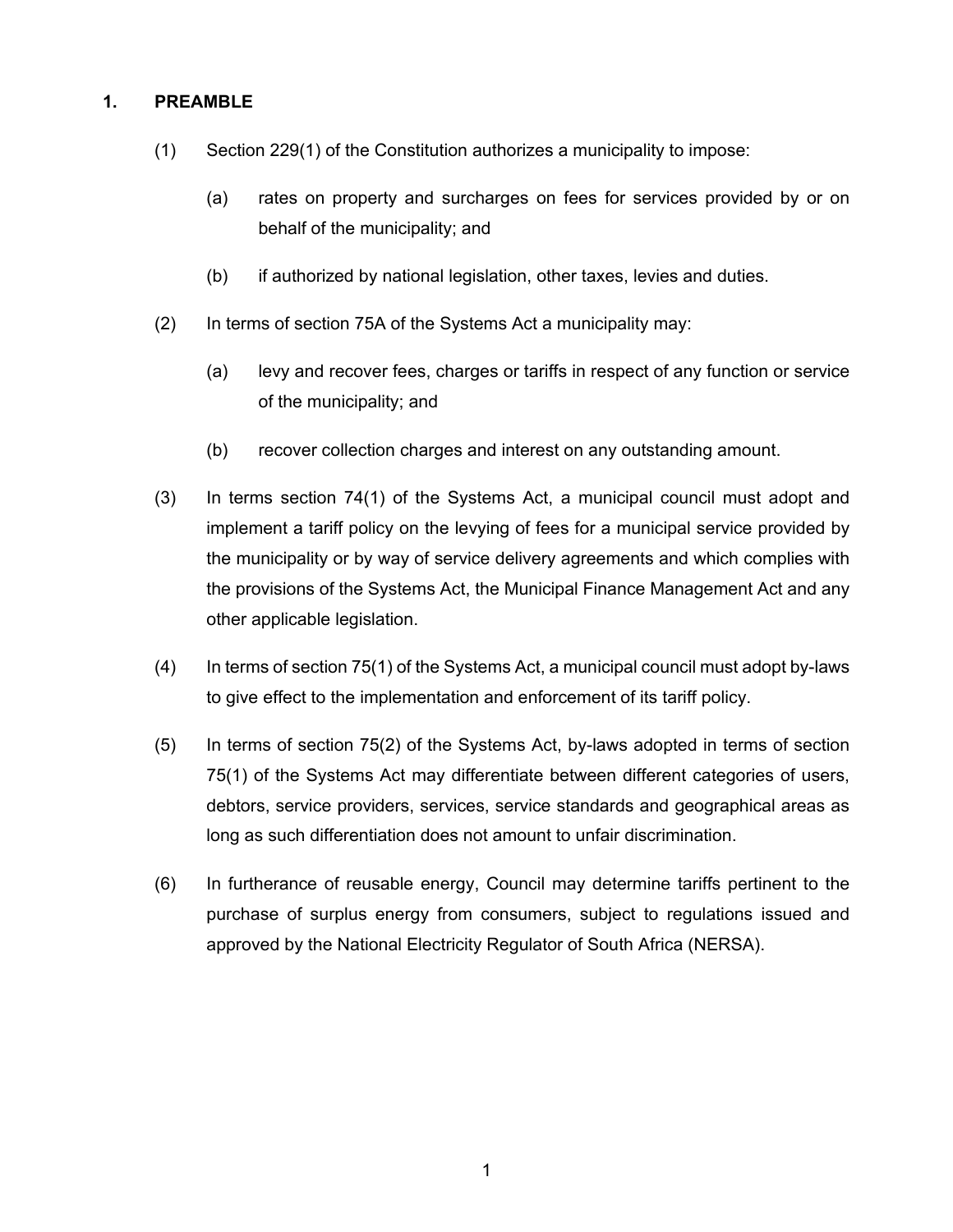#### **2. INTERPRETATION**

"*Municipality*" means the Stellenbosch Municipality (WC024).

"*Tariff Policy*" means the Tariff Policy adopted by the Municipality in terms of this By-Law.

"*Constitution*" means the Constitution of the Republic of South Africa.

"*Council*" means the Council of the Municipality.

"*Credit Control and Debt Collection Policy*" means the Municipality's Credit Control and Debt Collection Policy as stipulated by sections 96(b) and 97 of the Systems Act.

"*Systems Act*" means the Local Government: Municipal Systems Act, (Act 32 of 2000).

"*Finance Management Act*" means the Local Government: Municipal Finance Management Act, (Act 53 of 2003).

**"***Tariff***"** means fees, charges or any other tariffs levied by the Municipality in respect of any function or service provided, or surplus energy purchased, by the Municipality including rates levied by the Municipality in terms of the Local Government: Property Rates Act, (Act 6 of 2004).

"*Tariff List*" or "*Tariff Schedule*" means the list of the Tariffs applicable and in respect of any function or service provided, or surplus energy purchased, by the Municipality. This list, effective for a specific financial year, is approved by Council during the annual budget process.

#### **3. OBJECTS**

The object of this By-Law is to give effect to the implementation of the Tariff Policy as contemplated in section 74(1) of the Systems Act, and of the Tariff Schedule for a given financial year as approved by Council during the Municipality's annual budget process.

#### **4. ADOPTION AND IMPLEMENTATION OF TARIFF POLICY**

(1) The Municipality shall adopt and implement a Tariff Policy on the levying of fees for a municipal service provided by the Municipality or by way of service delivery agreements which complies with the provisions of the Systems Act, the Municipal Finance Management Act and any other applicable legislation.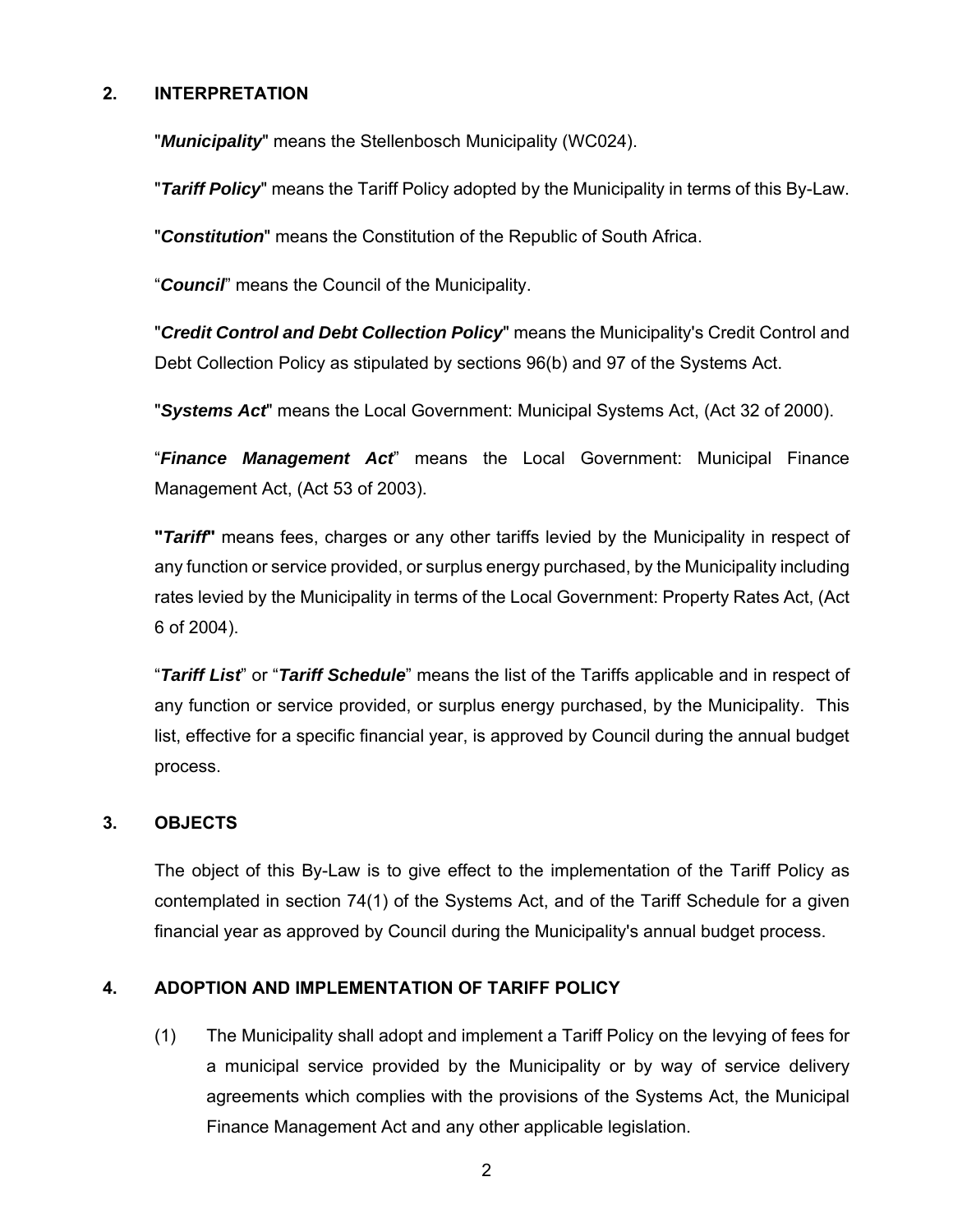(2) The Municipality shall not be entitled to impose tariffs other than in terms of the valid Tariff Policy.

#### **5. CONTENTS OF TARIFF POLICY**

The Municipality's Tariff Policy shall, inter alia:

- (1) Apply to all the tariffs fees (as per the Tariff List) imposed by the Municipality pursuant to the adoption of the Municipality's annual budget.
- (2) Reflect the principles referred to in section 74(2) of the Systems Act and specify any further principles for the imposition of Tariffs which the Municipality may wish to adopt.
- (3) Specify the manner in which the principles referred to in paragraph 4(2) above are to be implemented in terms of the Tariff Policy.
- (4) Specify the basis of differentiation, if any, for tariff purposes between the different categories of users, debtors, service providers, services, service standards and geographical areas as long as such differentiation does not amount to unfair discrimination.
- (5) Include such further enforcement mechanism, if any, as the Municipality may wish to impose in addition to those contained in the Credit Control and Debt Collection Policy.
- (6) Provide tariffs for the export of surplus energy from approved and certified consumers, within the jurisdiction of the Municipality, into the Municipality's distribution network.

#### **6. ENFORCEMENT OF TARIFF POLICY**

The Tariff Policy shall be enforced through the Credit Control and Debt Collection Policy and any further enforcement mechanisms stipulated in the Municipality's Tariff Policy.

#### **7. REPEAL**

The provisions of any by-laws relating to Tariffs by the Municipality are hereby repealed insofar as they relate to matters provided for in this By-Law.